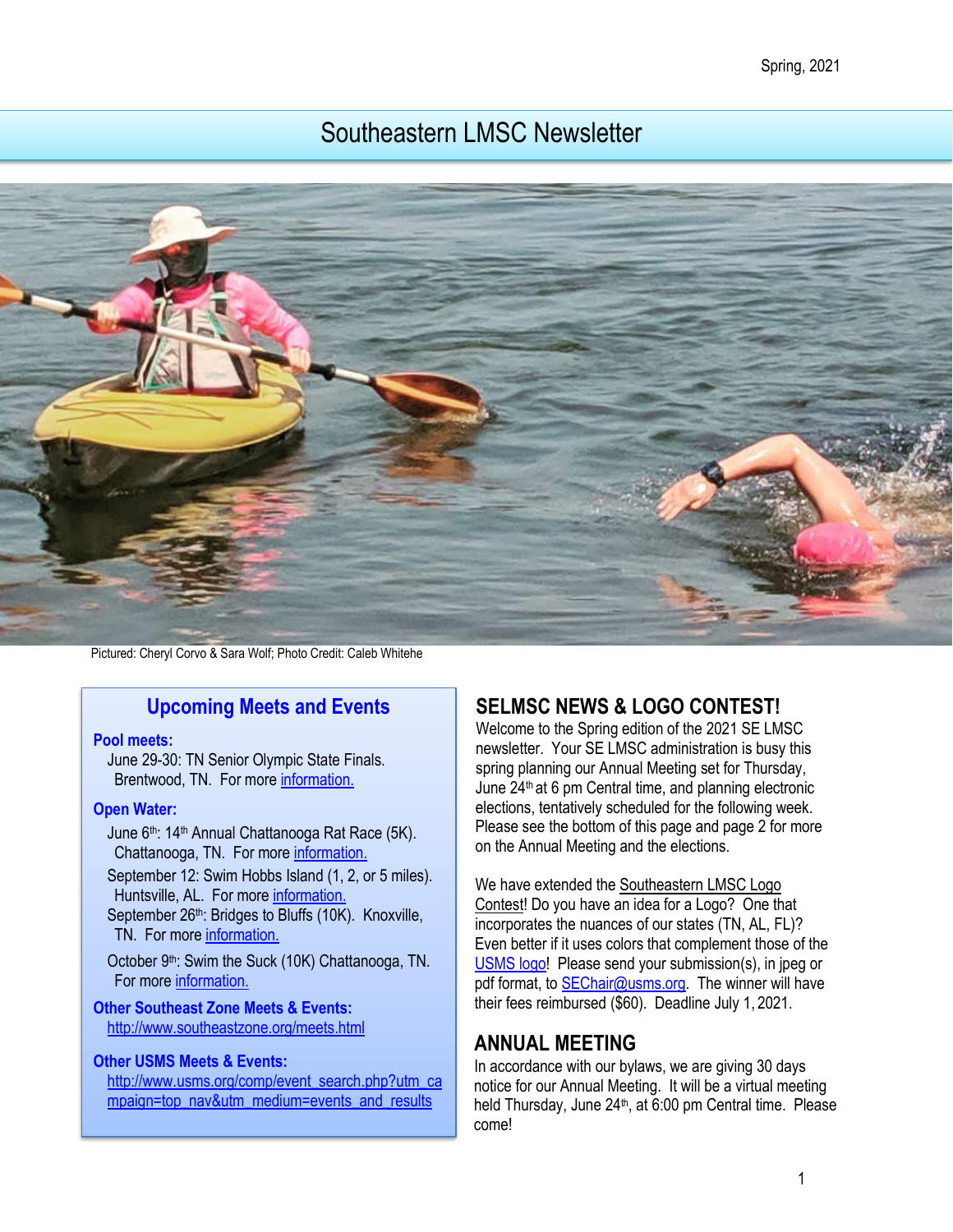The SE LMSC Annual Meeting agenda will be:

- Roll call (Board of Directors only).
- Reading, correction, and adoption of minutes from last year.
- Reports of officers.
- Reports of committees.
- Unfinished business.
- Information about elections.
- New business.
- Resolution & Orders.
- Adjournment.

For a sneak peak of how the elections will work: they will open on, or around, June 28th, and will be held electronically.

### **NOMINATIONS FOR SE LMSC (Followed by the Vote) By the Nominations Committee**

U.S. Masters Swimming (USMS) has four levels of organization: the national office (USMS), the zone (e.g., our Southeast Zone), LMSCs (e.g., Southeastern LMSC) and, of course, our clubs. LMSC stands for "Local Masters Swim Committee". Southeastern LMSC includes all of Alabama and Tennessee, as well as the Panhandle of Florida. All LMSCs are served by elected officers in addition to appointed committees.

According to our LMSC bylaws, elections are to be held every two years. We are writing as members of the Nominations Committee to solicit nominations (including self-nominations) for any of the positions listed below. Nominations are due by Thursday, June 3, 2021. The election will be conducted online starting the last week of June.

**Continued on page 4**

### **USMS SE LMSC CHAIR Message from Michelle Smith**



As your current LMSC Chair, I put on many faces throughout the week—Wife, Mother, soon-to-be Grandmother, Masters swimmer, Age group triathlete, USMS Certified Swim Coach, ESMS Club Volunteer Coach, USA Triathlon Certified Coach, City of Fairhope Recreation Board, Tri Hearts Triathlon Club President, SE LMSC Board, and most recently, Functional Medicine Certified Health Coach and Entrepreneur. And that's just scratching the surface… but why, you might ask, am I so involved with sports, health & fitness, and recreation? I guess it is in my blood. I started swimming before age 10, started playing tennis at 15, started coaching swimming around age 17, swam in college, started triathlons at age 40 and at age 49 became a certified swim and triathlon coach. Now, at age 60, I've started a new career in health and wellness. Whew!

In 2020, at the beginning of a pandemic, while retiring one coaching business to start another, and with very limited experience on the inner-workings of USMS, I

found myself promoted from LMSC Vice Chair to LMSC Chair due to the resignation of our recently elected SE LMSC Chair. I was like a deer in headlights. I had recently joined the board, intending to get my feet wet and learn more about how USMS works. I was not planning to head up the LMSC! Luckily the Southeastern LMSC has some very dedicated people who have volunteered with USMS year after year. Conner Bailey and Helen Naylor were my two greatest supporters. Between them, they've served in various capacities on our LMSC board, on and off, for 25+ years. They absolutely know their stuff and have weathered many ups and downs with USMS. They are still here and happy to give guidance, thank goodness!

So, I guess when all is said and done, the message from me is that it is really fun and rewarding to work with a group of people in our LMSC who are so passionate about swimming and swimmers. If you want to learn more about the inner workings of the USMS, or just give back, consider a position on the Board, either as an elected officer, or as an appointed committee member. As members of USMS we are a unique group of athletes who can participate in our sport from a young age to well into our twilight years, and thrive. At the end of the day, I think we all just want to help and encourage people to do what they love doing, for as long as they can do it—SWIM for fun, fitness, and competition… Next!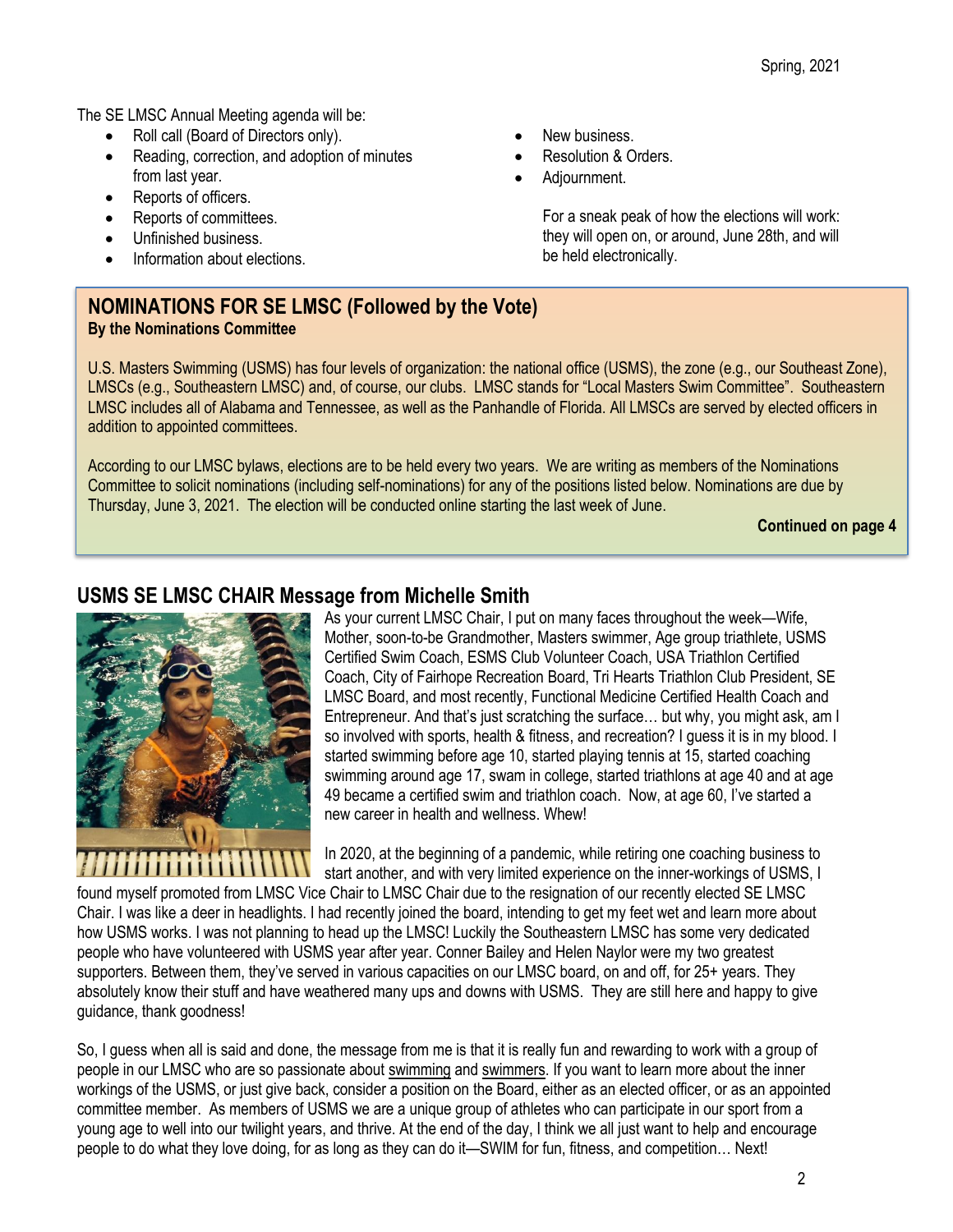### **Spotlight on a Team: Kingsport Aquatic Center By Madison Gump**

Kingsport Aquatic Center is home to the KAC Viperfish, which is made of a diverse group of individuals ranging from 18 to 68 years old. This team consists of 22 swimmers of various abilities and includes new adult swimmers as well as former high school swimmers, USA age group swimmers, collegiate swimmers, triathletes, open water swimmers, and IRONMAN competitors. We are always searching for people who are interested in joining. If you ever visit Kingsport, TN feel free to stop by the Kingsport Aquatic Center and join the Viperfish for a morning swim! We strive to embrace a fun and positive learning environment that will help all individuals accomplish their goals.



Members can attend practices as little or frequently as their schedule allows and practices are structured for all swimming abilities. The team currently practices at Kingsport Aquatic Center HMG Competition Pool Monday-Friday from 6:00am-7:00am. During summer practices, the KAC Viperfish host morning practice in the 900 foot Lazy River before the waterpark opens. In the winter time the KAC team hosts a Holiday Saturday practice with a breakfast and gift exchange following practice.



The team participates in a variety of events including swim meets throughout the United States and virtual meets hosted by USMS. They also host their own swim meets at Kingsport Aquatic Center. With the group motto being: "60% Social, 40% Swimming" the team also participates in many social gatherings which include breakfast after practice, team meals after swim meets, and social gatherings at Kingsport Aquatic Center.

# **Need Some Help Creating a Workout?**

Wito Vanheyste is a swimmer and coach for Auburn Master Swimmers in Auburn, Alabama, and is a Level 2 USMS-certified coach. He has graciously shared some of his workouts with us. They are divided into three groups based on overall yardage for each workout. Within each group, there are pairs of workouts ("A" and "B"), often with differing yardage and intervals to accommodate different skill levels. Certain drills and terms like "thunder thighs" (short powerful stationary kicking on the wall, typically followed immediately by a swim) may not be known by all swimmers. When in doubt, check out Championship Productions on YouTube for helpful, informational videos, or develop your own creative interpretation! To access the workouts, go to the SE LMSC website: [https://www.southeasternlmsc.com/more.cfm?artid=11795&pagetitle=Documents.](https://www.southeasternlmsc.com/more.cfm?artid=11795&pagetitle=Documents)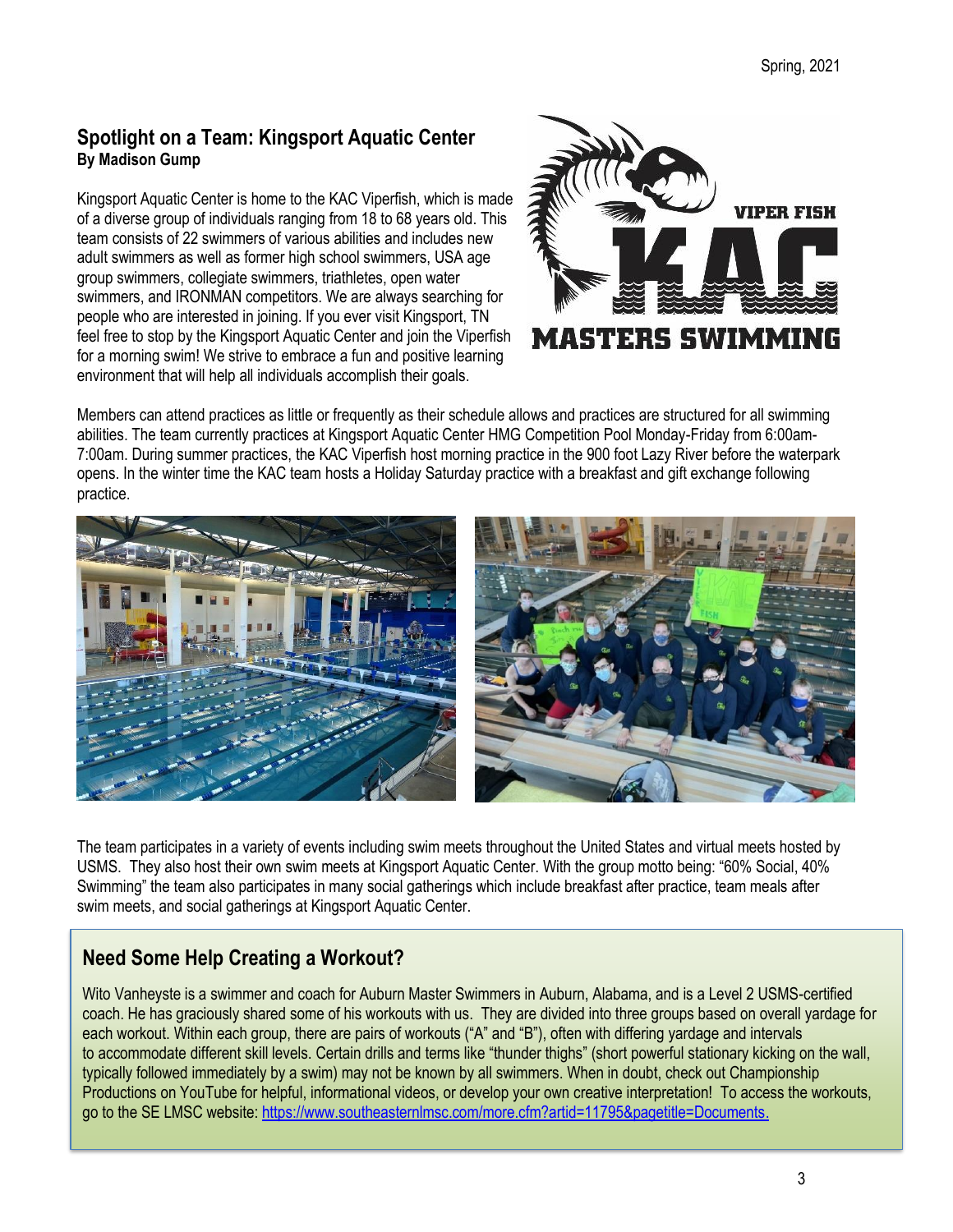### **UPDATE ON USMS RETURN TO COMPETITION GUIDANCE By Conner Bailey (Sanctions Chair)**

Soon after our last LMSC Newsletter was published, USMS issued Phase 2 of the Return to Competition Guidance which can be found a[t https://www.usms.org/events/covid-19-event-resources.](https://www.usms.org/events/covid-19-event-resources) Future updates will be posted there when available. The Phase 2 Guidance reflects cautious optimism and recommendations that suggest competitions might safely be held for more than the total of 50 participants recommended in Phase 1. Rather than setting a specific number, the Phase 2 Guidance recognizes that not all venues are the same, and that while some facilities might safely accommodate 100 swimmers or more, plus volunteers, others might not. Event directors need to operate within state, municipal, and facility requirements in order to host an event and are required to submit safety plans to the sanctions chair for review before receiving a sanction or recognition from a LMSC. Those attending events need to complete the USMS COVID-19 Participant Screening Form and undergo a temperature check upon arrival, and follow social distancing at the venue. USMS encourages all USMS members to be vaccinated for COVID-19.

Those interested in hosting pool or open water events later this year are encouraged to contact our LMSC Sanctions Chair (Conner Bailey, chailey@ag.auburn.edu) who can share safety plans used in recent events and help you develop a safety plan that fits your conditions.

### **NOMINATIONS (continued from page 2)**

Please send nominations to: [Nominations.2021.SELMSC@gmail.com.](mailto:Nominations.2021.SELMSC@gmail.com) You may also use that address for questions or comments you wish to address to the Nominations Committee.

Thank you in advance for your involvement and support!

- 2021 Southeastern LMSC Nominations Committee: Frank Odell, About Time Masters Swimming – ATMS (Cullman, AL) Charles Eick, Eastern Shore Masters Swimming – ESMS (Fairhope, AL) Madison Gump, Kingsport Aquatic Center – KAC (Kingsport, TN) Chris Powers, Central Alabama Master Swimmers – CAMS (Montgomery, AL)
- WHAT IS INVOLVED IN MAKING A NOMINATION?

Nominations must include (1) name of the nominee and (2) position nominated for. If you wish to nominate someone, please confirm with them that they are interested before making the nomination. Self-nominations are allowed. Each nominee will be asked to prepare a brief statement of interest in the position (~75 words) and some background as to the nominee's experience with USMS (e.g., years involved, service in varying roles).

The nominations and election process will be governed by our LMSC bylaws, which can be found online at [https://www.clubassistant.com/c/5129A5D/file/Bylaws/BYLAWS%20-%2011\\_20\\_16.pdf.](https://www.clubassistant.com/c/5129A5D/file/Bylaws/BYLAWS%20-%2011_20_16.pdf)

- NOMINATIONS ARE SOUGHT FOR THE FIVE POSITIONS LISTED BELOW (other positions are appointed):
	- 1. [Chair](https://www.usms.org/-/media/usms/pdfs/guide%20to%20operations%20-%20gto/lmsc%20management/role%20descriptions/role_descrip_chair.pdf) The LMSC Chair shall be responsible for the day-to-day management of the business affairs of the LMSC. He/she shall call meetings when and where deemed necessary and shall preside at all meetings. He/she shall appoint committee chairs and, where necessary, members of both standing and special committees that may be necessary to fulfill the duties and responsibilities of the LMSC, all with the advice and consent of the Board of Directors.
	- 2. Vice [Chair](https://www.usms.org/-/media/usms/pdfs/guide%20to%20operations%20-%20gto/lmsc%20management/role%20descriptions/role_descrip_vc.pdf) The Vice Chair will serve to assist the LMSC Chair in the LMSC Chair's duties, and fulfill those duties in the event that the LMSC Chair is unavailable due to absence or unable to serve due to issues of health, eligibility, or other reasons that require the Vice Chair to provide necessary leadership.

**Continued on next page**